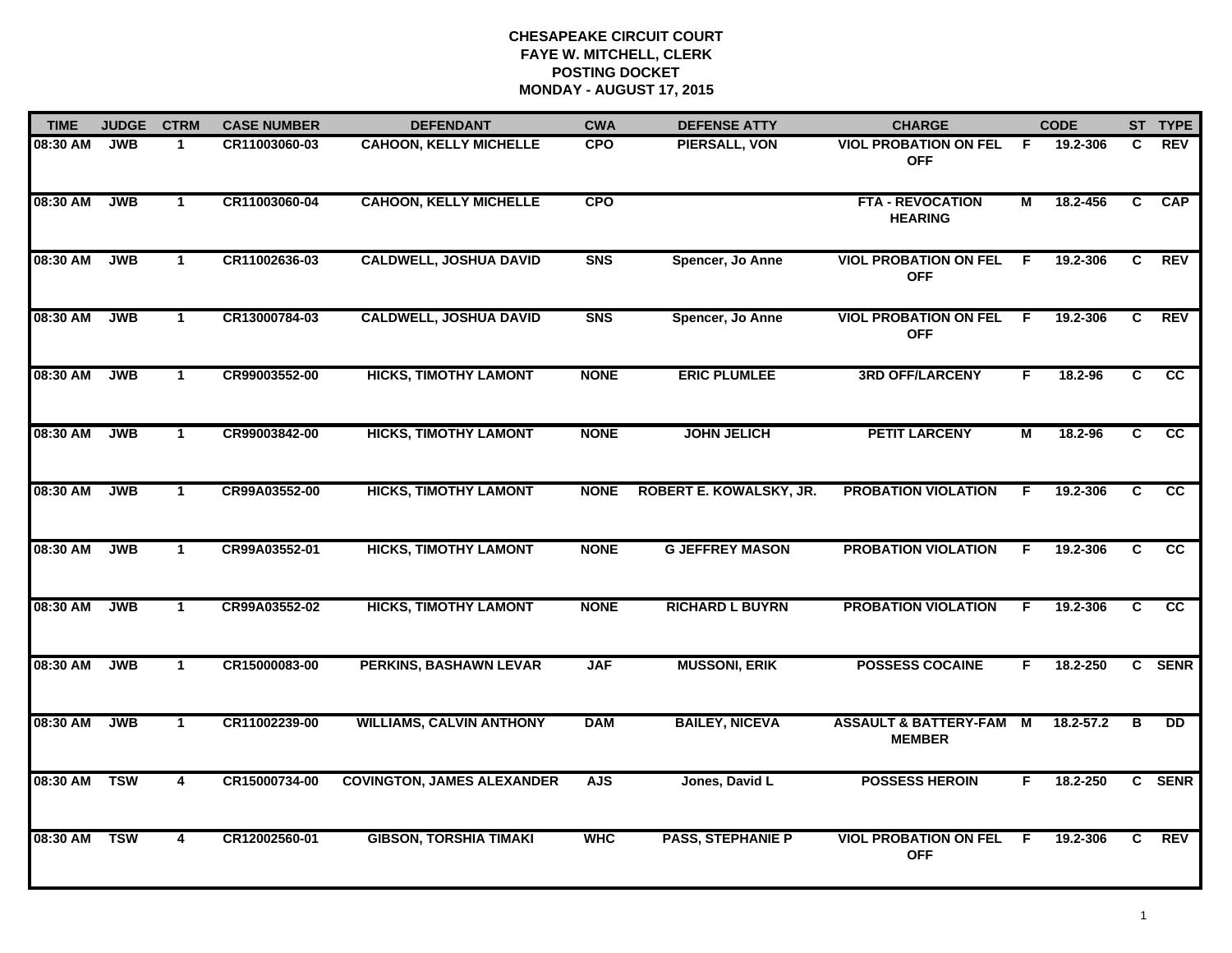| <b>TIME</b>   | <b>JUDGE</b> | <b>CTRM</b>             | <b>CASE NUMBER</b> | <b>DEFENDANT</b>                 | <b>CWA</b> | <b>DEFENSE ATTY</b>      | <b>CHARGE</b>                                  |    | <b>CODE</b>   |   | ST TYPE       |
|---------------|--------------|-------------------------|--------------------|----------------------------------|------------|--------------------------|------------------------------------------------|----|---------------|---|---------------|
| 08:30 AM      | TSW          | 4                       | CR15000446-00      | HALL, CHARLES MATTHEW; JR        | <b>CLB</b> | Black, Hugh E.; III      | PETIT LARCENY 3RD+ OFF F                       |    | 18.2-96       |   | C SENR        |
| 08:30 AM      | <b>TSW</b>   | $\overline{4}$          | CR10000707-04      | <b>KNIGHT, TERRANCE LEE</b>      | <b>CPO</b> | <b>PASS, STEPHANIE P</b> | <b>VIOL PROBATION ON FEL</b><br><b>OFF</b>     | -F | 19.2-306      |   | C BOND        |
| 08:30 AM      | <b>TSW</b>   | 4                       | CR15000374-00      | <b>THREAT, HOPE A</b>            | CLB        | <b>MUSSONI, ERIK</b>     | <b>EMBEZZLEMENT</b>                            | F  | 18.2-111      |   | <b>B</b> SENR |
| 08:30 AM      | <b>TSW</b>   | 4                       | CR15000374-01      | <b>THREAT, HOPE A</b>            | CLB        | <b>MUSSONI, ERIK</b>     | <b>EMBEZZLEMENT</b>                            | F. | 18.2-111      |   | <b>B</b> SENR |
| 08:30 AM      | <b>TSW</b>   | $\overline{\mathbf{4}}$ | CR15000055-00      | <b>VERGARA, SAMANTHA BROOKE</b>  | <b>MSI</b> | <b>BARLOW, JASON</b>     | <b>PRESCRIPTION FRAUD</b>                      | F. | 18.2-258.1    | C | <b>UA</b>     |
| 08:30 AM      | <b>TSW</b>   | 4                       | CR11003203-02      | <b>WADE, IAN MICHAEL</b>         | <b>KAM</b> | <b>BELOTE, NICOLE</b>    | <b>VIOL PROBATION ON FEL</b><br><b>OFF</b>     | -F | 19.2-306      |   | C BOND        |
| 08:30 AM MATA |              | 5                       | CR14000573-00      | <b>ALSTON, ROC'QUAN FERNANDO</b> | <b>AMF</b> | <b>Martin, Terence P</b> | <b>USE FIREARM IN FELONY</b><br><b>1ST OFF</b> | F. | 18.2-53.1     |   | C SENR        |
| 08:30 AM MATA |              | 5                       | CR14000573-01      | <b>ALSTON, ROC'QUAN FERNANDO</b> | <b>AMF</b> | Martin, Terence P        | <b>CONSPIRE ABDUCT:</b><br><b>EXTORT MONEY</b> | F  | 18.2-48       |   | C SENR        |
| 08:30 AM MATA |              | 5                       | CR14000573-02      | <b>ALSTON, ROC'QUAN FERNANDO</b> | <b>AMF</b> | <b>Martin, Terence P</b> | <b>ABDUCT: EXTORT</b><br><b>MONEY/BENEFIT</b>  | F  | 18.2-48       |   | C SENR        |
| 08:30 AM MATA |              | 5                       | CR14000573-03      | <b>ALSTON, ROC'QUAN FERNANDO</b> | <b>AMF</b> | <b>Martin, Terence P</b> | <b>USE FIREARM IN FELONY</b><br><b>1ST OFF</b> | F  | $18.2 - 53.1$ |   | C SENR        |
| 08:30 AM MATA |              | 5                       | CR14000573-04      | <b>ALSTON, ROC'QUAN FERNANDO</b> | <b>AMF</b> | <b>Martin, Terence P</b> | <b>CONSPIRE TO CARJACKING F</b>                |    | 18.2-58.1     |   | C SENR        |
| 08:30 AM      | <b>MATA</b>  | 5                       | CR14000573-05      | <b>ALSTON, ROC'QUAN FERNANDO</b> | <b>AMF</b> | Martin, Terence P        | <b>CARJACKING: WITH GUN</b>                    | F. | 18.2-58.1     |   | C SENR        |
| 08:30 AM      | <b>MATA</b>  | 5                       | CR14000573-06      | <b>ALSTON, ROC'QUAN FERNANDO</b> | <b>AMF</b> | <b>Martin, Terence P</b> | <b>ROBBERY: STREET W/GUN</b>                   | -F | 18.2-58       |   | C SENR        |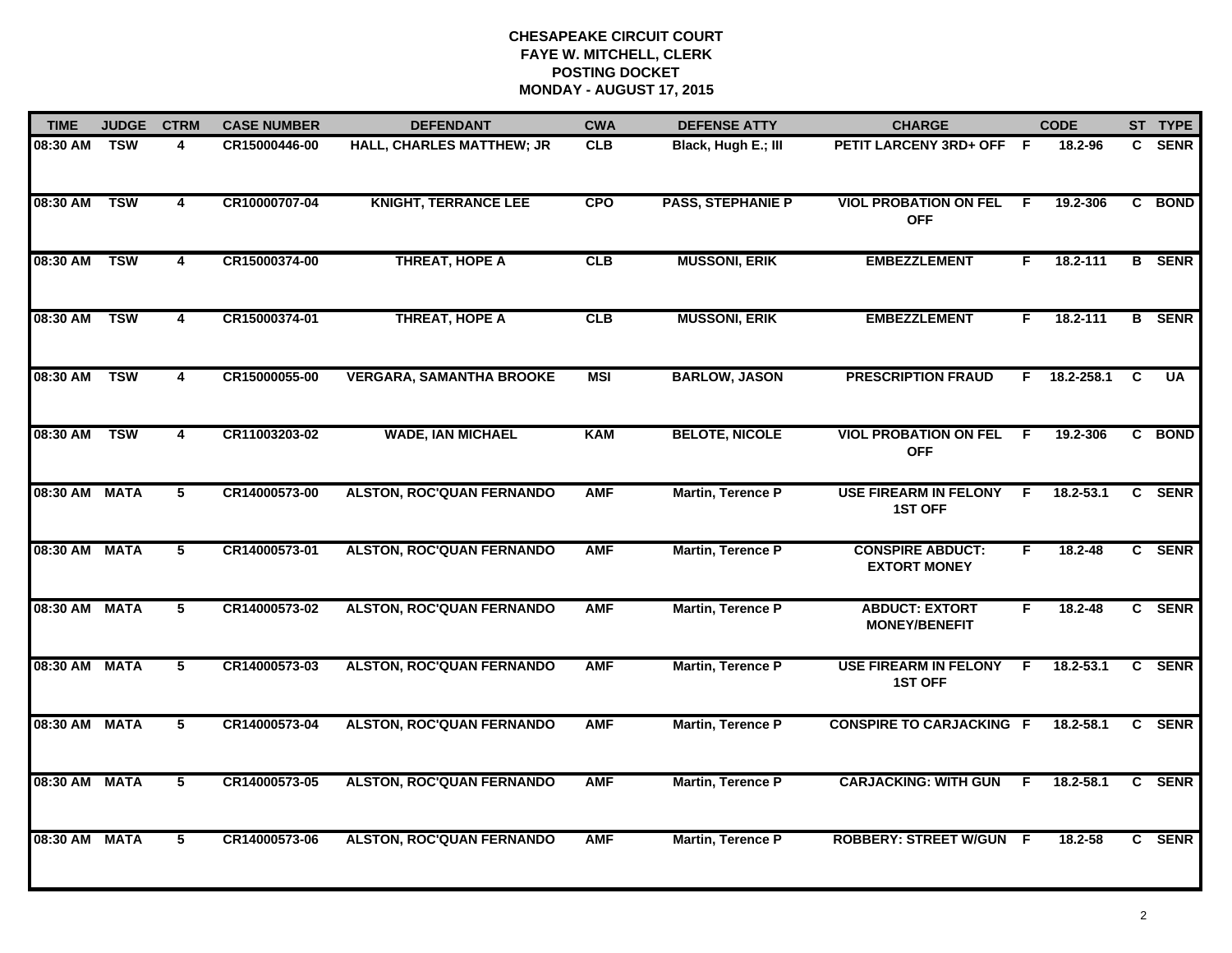| <b>TIME</b>   | <b>JUDGE</b> | <b>CTRM</b> | <b>CASE NUMBER</b> | <b>DEFENDANT</b>                 | <b>CWA</b> | <b>DEFENSE ATTY</b>      | <b>CHARGE</b>                                     |     | <b>CODE</b>   |              | ST TYPE       |
|---------------|--------------|-------------|--------------------|----------------------------------|------------|--------------------------|---------------------------------------------------|-----|---------------|--------------|---------------|
| 08:30 AM MATA |              | 5           | CR14000573-07      | <b>ALSTON, ROC'QUAN FERNANDO</b> | <b>AMF</b> | <b>Martin, Terence P</b> | <b>ROBBERY</b>                                    | F.  | 18.2-58       |              | C SENR        |
| 08:30 AM MATA |              | 5           | CR14000573-08      | <b>ALSTON, ROC'QUAN FERNANDO</b> | <b>AMF</b> | <b>Martin, Terence P</b> | <b>USE FIREARM IN FELONY</b><br><b>1ST OFF</b>    | F.  | $18.2 - 53.1$ |              | C SENR        |
| 08:30 AM MATA |              | 5           | CR14000573-09      | <b>ALSTON, ROC'QUAN FERNANDO</b> | <b>AMF</b> | <b>MARTIN, TERENCE P</b> | <b>VIOLENT FELON POSS/TRAN F</b><br><b>WEAPON</b> |     | 18.2-308.2    |              | C SENR        |
| 08:30 AM MATA |              | 5           | CR15000075-00      | <b>BRITT, MARQUITA</b>           | <b>AHM</b> | <b>TITTER, JENNIFER</b>  | <b>GRAND LARCENY</b>                              | F.  | $18.2 - 95$   |              | <b>B</b> SENR |
| 08:30 AM MATA |              | 5           | CR10003232-05      | <b>GLOVER, BRANDON MALCOLM</b>   | <b>AHM</b> | <b>STOKES, MARK</b>      | <b>VIOL PROBATION ON FEL</b><br><b>OFF</b>        | F.  | 19.2-306      | C            | <b>REV</b>    |
| 08:30 AM      | <b>RDS</b>   | 6           | CR10000837-01      | <b>BENSON, TAMELIA FAYE</b>      | <b>WHC</b> | <b>BUYRN, RICHARD</b>    | <b>VIOL PROBATION ON FEL F</b><br><b>OFF</b>      |     | 19.2-306      |              | C BOND        |
| 08:30 AM      | <b>RDS</b>   | 6           | CR11000990-02      | <b>BRITT, MODRELLE ANTOINE</b>   | <b>LML</b> | <b>SHORT, JAMES E</b>    | <b>VIOL PROBATION ON FEL</b><br><b>OFF</b>        | -F. | 19.2-306      | C            | REV           |
| 08:30 AM      | <b>RDS</b>   | 6           | CR14002387-00      | <b>MORAN, RUSSELL EUGENE</b>     | <b>CEE</b> | <b>MUSSONI, ERIK</b>     | <b>GRAND LARCENY</b>                              | F   | 18.2-95       |              | C SENR        |
| 08:30 AM      | <b>RDS</b>   | 6           | CR14002387-01      | <b>MORAN, RUSSELL EUGENE</b>     | <b>CEE</b> | <b>MUSSONI, ERIK</b>     | <b>FTA- SENTENCING</b>                            | М   | 18.2-456      | C.           | <b>CAP</b>    |
| 08:30 AM      | <b>RDS</b>   | 6           | CR14000013-03      | TERRY, WILLIAM CLARK; JR         | <b>LML</b> | <b>SHORT, JAMES E</b>    | <b>VIOL PROBATION ON FEL</b><br><b>OFF</b>        | F.  | 19.2-306      | $\mathbf{C}$ | <b>REV</b>    |
| 09:30 AM MATA |              | 5           | CR15001548-00      | <b>EVERETTE, RAY LINDSEY</b>     |            |                          | <b>VIOL PROBATION ON FEL</b><br><b>OFF</b>        | -F  | 19.2-306      |              | C ADAT        |
| 09:30 AM MATA |              | 5           | CR13002243-01      | <b>FIELDS, KATINA LAVERNE</b>    |            |                          | <b>VIOL PROBATION ON FEL</b><br><b>OFF</b>        | - F | 19.2-306      |              | C ADAT        |
| 09:30 AM MATA |              | 5           | CR14001281-00      | <b>JOHNSON, PATRICIA ANN</b>     | <b>KAM</b> | <b>TITTER, JENNIFER</b>  | PETIT LARCENY 3RD+ OFF F                          |     | 18.2-96       | в            | <b>TBS</b>    |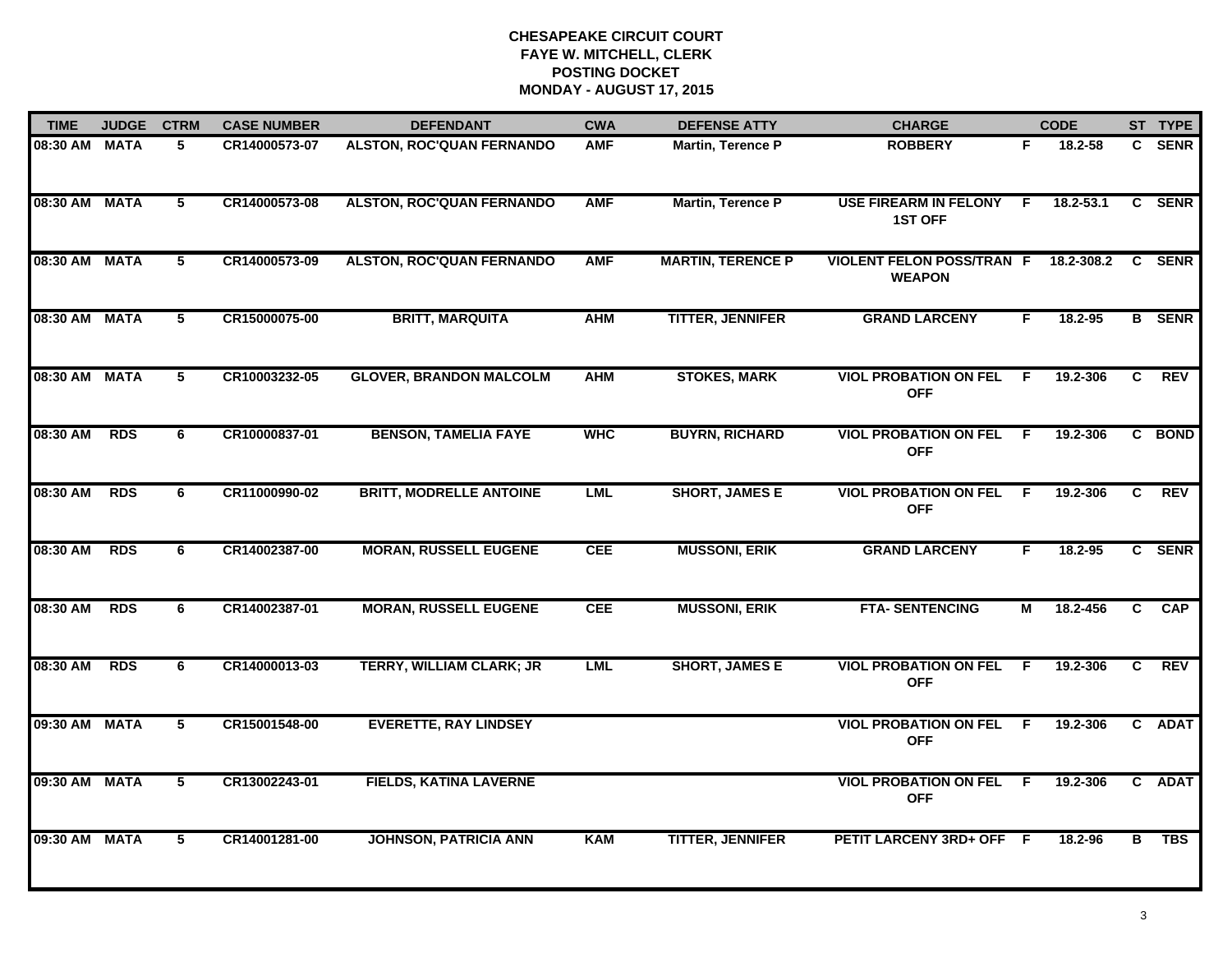| <b>TIME</b>   | <b>JUDGE</b> | <b>CTRM</b>    | <b>CASE NUMBER</b> | <b>DEFENDANT</b>                   | <b>CWA</b> | <b>DEFENSE ATTY</b>         | <b>CHARGE</b>                                    | <b>CODE</b>    |                |   | ST TYPE       |
|---------------|--------------|----------------|--------------------|------------------------------------|------------|-----------------------------|--------------------------------------------------|----------------|----------------|---|---------------|
| 09:30 AM MATA |              | 5              | CR14001281-01      | <b>JOHNSON, PATRICIA ANN</b>       | <b>KAM</b> | <b>TITTER, JENNIFER</b>     | <b>CAPIAS: FTA</b>                               | м              | 18.2-456       | В | <b>TBS</b>    |
| 09:30 AM MATA |              | $5^{\circ}$    | CR15000623-00      | <b>JONES, STEPHEN CAERTEZ</b>      | <b>JAF</b> |                             | <b>TRESPASS AFTER</b><br><b>FORBIDDEN</b>        | $\overline{M}$ | 18.2-119       |   | <b>B</b> ADAT |
| 09:30 AM MATA |              | $\overline{5}$ | CR15000623-01      | <b>JONES, STEPHEN CAERTEZ</b>      | <b>JAF</b> |                             | <b>GRAND LARCENY: AUTO</b><br><b>THEFT</b>       | F.             | 18.2-95        |   | <b>B</b> ADAT |
| 09:30 AM MATA |              | 5              | CR13000183-01      | <b>ROBINSON, ANTONIO JASON</b>     |            |                             | <b>VIOL PROBATION ON FEL</b><br><b>OFF</b>       | - F            | 19.2-306       |   | C ADAT        |
| 10:00 AM      | <b>JWB</b>   | $\mathbf{1}$   | CJ15000106-00      | IN RE JUVENILE APPEAL              | <b>ABD</b> | <b>JOHNSON, STEPHANIE G</b> | <b>ASSLT: ON LAW ENF/DOC</b><br><b>PERSON</b>    | 18.2-57<br>F.  |                |   | <b>B</b> TRYL |
| 10:00 AM      | <b>JWB</b>   | $\mathbf{1}$   | CR15001173-00      | <b>ALBERT, RICHARD WAYNE</b>       | <b>CEE</b> | <b>BELOTE, NICOLE</b>       | <b>HIT &amp; RUN</b>                             |                | F C.46.2-894   |   | <b>B</b> TRYL |
| 10:00 AM      | <b>JWB</b>   | $\mathbf{1}$   | CR15001173-01      | <b>ALBERT, RICHARD WAYNE</b>       | <b>CEE</b> | <b>BELOTE, NICOLE</b>       | <b>DUI 1ST (ACC)</b>                             | M A.18.2-266   |                |   | <b>B</b> TRYL |
| 10:00 AM      | <b>JWB</b>   | $\mathbf{1}$   | CR15001491-00      | <b>BYNUM, CLEVE</b>                | <b>CEE</b> |                             | <b>GRAND LARCENY: AUTO</b>                       | F              | 18.2-95        |   | C PLEA        |
| 10:00 AM      | <b>JWB</b>   | $\mathbf{1}$   | CR15001491-01      | <b>BYNUM, CLEVE</b>                | <b>CEE</b> | <b>TITTER, JENNIFER</b>     | <b>ELUDE</b>                                     | F.             | 46.2-817B      |   | C PLEA        |
| 10:00 AM      | <b>JWB</b>   | $\mathbf{1}$   | CR15001491-02      | <b>BYNUM, CLEVE</b>                |            |                             | <b>VEH IMPROPERLY STOPPED I</b><br><b>ON HWY</b> |                | 46.2-888       |   | S PLEA        |
| 10:00 AM      | <b>JWB</b>   | $\mathbf{1}$   | CR15000682-00      | <b>CREECY, CHRISTOPHER EMANUEL</b> | <b>JAF</b> | <b>DRAPER, ANTHONY</b>      | <b>HABITUAL OFFENDER-</b><br><b>PRIOR OFF</b>    |                | F B.46.2-357 F |   | <b>MOT</b>    |
| 10:00 AM      | <b>JWB</b>   | $\mathbf{1}$   | CR15001196-00      | <b>LEWIS, JACOREY ZEPHANIC</b>     | <b>CEE</b> | <b>BELOTE, NICOLE</b>       | <b>HIT &amp; RUN</b>                             |                | F D.46.2-894 B |   | <b>TRYL</b>   |
| 10:00 AM      | <b>JWB</b>   | $\mathbf{1}$   | CR15000679-00      | <b>MISHOE, GARY; JR</b>            | <b>CEE</b> | <b>TITTER, JENNIFER</b>     | <b>DAMAGE PROPERTY</b>                           | F.             | 18.2-137       |   | <b>B</b> MENT |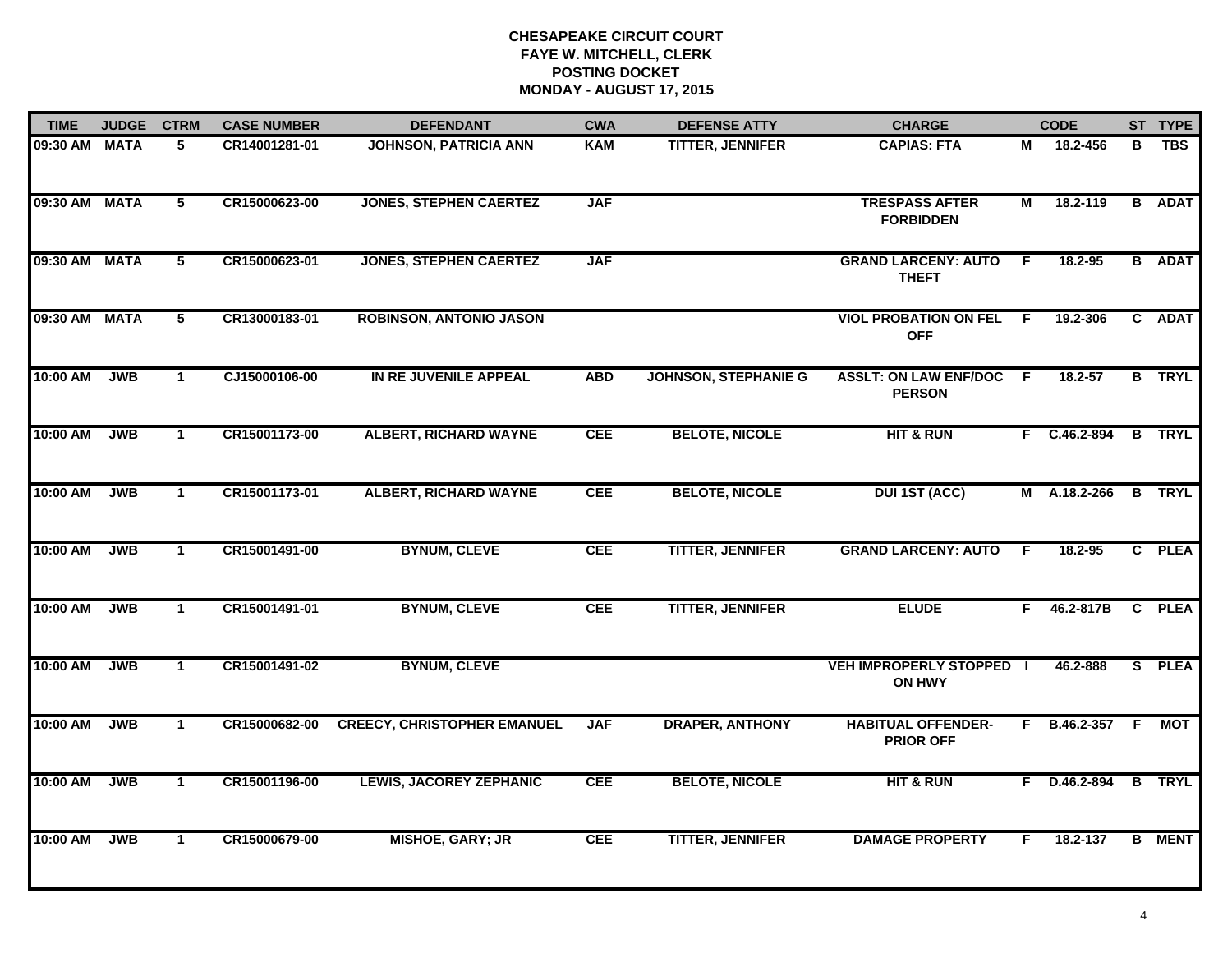| <b>TIME</b> | <b>JUDGE</b> | <b>CTRM</b>    | <b>CASE NUMBER</b> | <b>DEFENDANT</b>                 | <b>CWA</b>                          | <b>DEFENSE ATTY</b>       | <b>CHARGE</b>                            | <b>CODE</b>  |              |   | ST TYPE       |
|-------------|--------------|----------------|--------------------|----------------------------------|-------------------------------------|---------------------------|------------------------------------------|--------------|--------------|---|---------------|
| 10:00 AM    | <b>JWB</b>   | 1              | CR15000679-01      | <b>MISHOE, GARY; JR</b>          | <b>CEE</b>                          | <b>TITTER, JENNIFER</b>   | <b>DAMAGE PROPERTY</b>                   | М            | 18.2-137     | в | <b>MENT</b>   |
| 10:00 AM    | <b>JWB</b>   | $\mathbf{1}$   | CR15000679-02      | <b>MISHOE, GARY; JR</b>          | <b>CEE</b>                          | <b>TITTER, JENNIFER</b>   | <b>HIT &amp; RUN</b>                     |              | M C.46.2-896 |   | <b>B</b> MENT |
| 10:00 AM    | <b>BHK</b>   | $\mathbf{3}$   | CR15000862-00      | <b>ADAMS, ANTHONY TYRONE</b>     | <b>AMF</b>                          | Crook, Heather B.         | <b>BOMB/BURN THREAT:</b><br>ACCUSED>=15Y | F.           | 18.2-83      |   | C TRYL        |
| 10:00 AM    | <b>BHK</b>   | $\mathbf{3}$   | CR15000978-00      | <b>BAIRD, JOSHUA ALLEN</b>       | <b>MORRIS, DIALLO</b><br><b>AWW</b> |                           | <b>GRAND LARCENY: FIREARM F</b>          |              | 18.2-95      |   | <b>B</b> TRYL |
| 10:00 AM    | <b>BHK</b>   | $\mathbf{3}$   | CR15000554-00      | <b>BLAKE, ALLEN GREGORY</b>      | <b>AMF</b>                          | Jones, David L            | <b>POSSESS MORPHINE</b>                  | F.           | 18.2-250     | C | <b>ROL</b>    |
| 10:00 AM    | <b>BHK</b>   | $\mathbf{3}$   | CR15001275-00      | <b>BROOKS, KENYATTA CORRELLE</b> | <b>CPO</b>                          | Winn, A Robinson          | <b>POSSESS COCAINE</b>                   | F.           | 18.2-250     | B | <b>PLEA</b>   |
| 10:00 AM    | <b>BHK</b>   | $\mathbf{3}$   | CR15001610-00      | <b>GORDON, ROBERT DESHAUN</b>    | <b>CPO</b>                          | <b>BLACK, HUGH E; III</b> | <b>BOND APPEAL</b>                       | $\mathbf{o}$ | 19.2-124     |   | C BOND        |
| 10:00 AM    | <b>BHK</b>   | 3              | CR06003151-00      | <b>HOLCOMB, APRIL MARIE</b>      | <b>AMF</b>                          | <b>KATHLEEN ORTIZ</b>     | <b>POSS OXYCODONE</b>                    | F.           | 18.2-250     | B | <b>ROL</b>    |
| 10:00 AM    | <b>BHK</b>   | 3              | CR15001362-00      | <b>LEWIS, BRIDGET LEE</b>        | <b>CPO</b>                          | <b>WENTWORTH, RACHEL</b>  | <b>POSSESS COCAINE</b>                   | F            | 18.2-250     | B | <b>PLEA</b>   |
| 10:00 AM    | <b>BHK</b>   | 3 <sup>1</sup> | CR15001362-01      | <b>LEWIS, BRIDGET LEE</b>        | <b>CPO</b>                          | <b>WENTWORTH, RACHEL</b>  | <b>POSSESS VICODIN</b>                   | F            | 18.2-250     |   | <b>B</b> PLEA |
| 10:00 AM    | <b>BHK</b>   | 3              | CR15001278-00      | <b>MATTHEWS, EDMUND WENDELL</b>  | <b>CPO</b>                          | Winn, A Robinson          | <b>POSSESS COCAINE</b>                   | F            | 18.2-250     |   | <b>B</b> PLEA |
| 10:00 AM    | <b>BHK</b>   | 3              | CR15001363-00      | <b>MILLER, PATRICIA LOUISE</b>   | <b>CPO</b>                          | <b>WENTWORTH, RACHEL</b>  | <b>FORGE DOCUMENT</b>                    | F.           | 18.2-172     |   | <b>B</b> PLEA |
| 10:00 AM    | <b>BHK</b>   | $\mathbf{3}$   | CR15001363-01      | <b>MILLER, PATRICIA LOUISE</b>   | <b>CPO</b>                          | <b>WENTWORTH, RACHEL</b>  | <b>PRESCRIPTION FRAUD</b>                | F.           | 18.2-158.1   | B | <b>PLEA</b>   |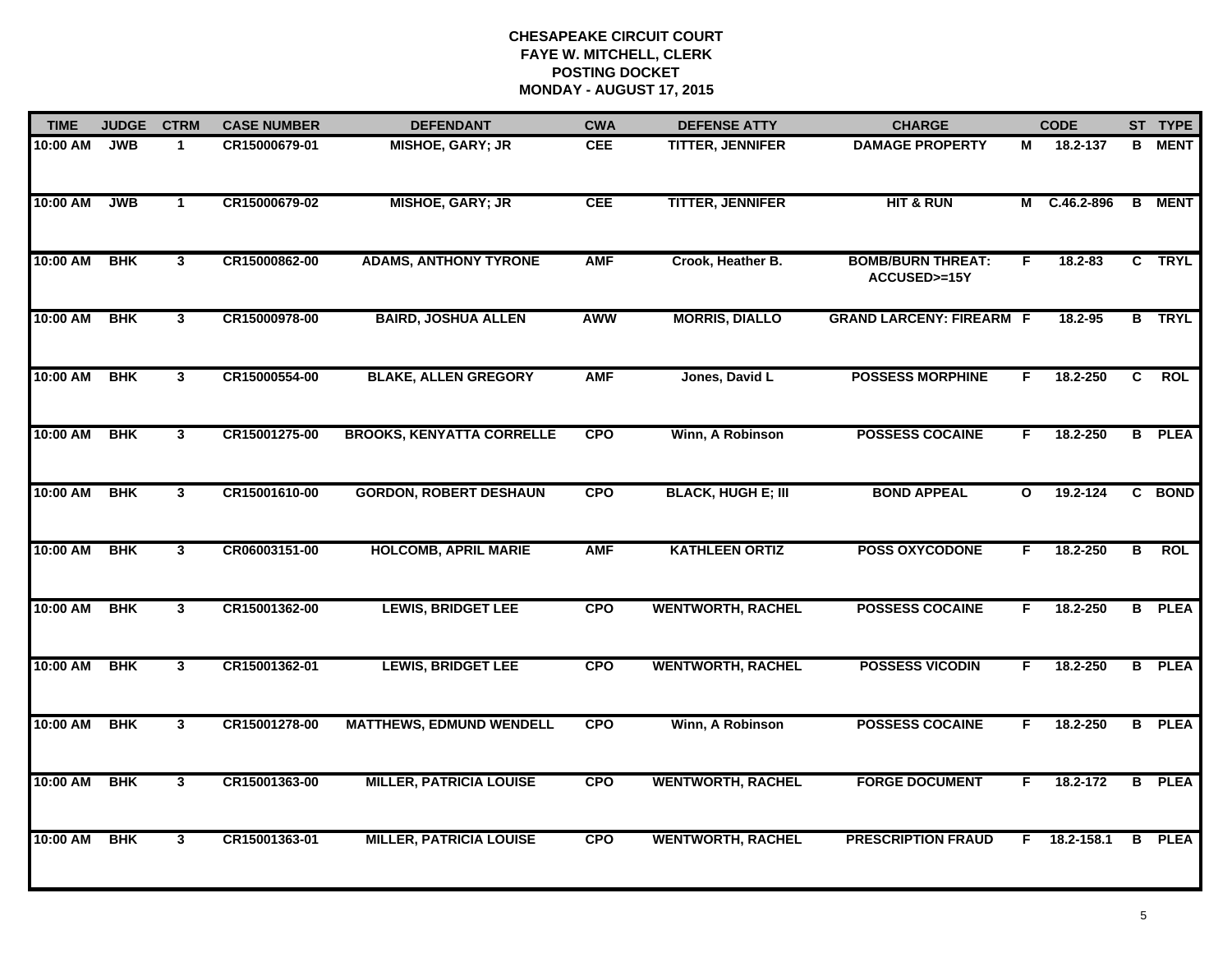| <b>TIME</b> | <b>JUDGE</b> | <b>CTRM</b> | <b>CASE NUMBER</b> | <b>DEFENDANT</b>                            | <b>CWA</b> | <b>DEFENSE ATTY</b>     | <b>CHARGE</b>                             |                          | <b>CODE</b> |   | ST TYPE       |
|-------------|--------------|-------------|--------------------|---------------------------------------------|------------|-------------------------|-------------------------------------------|--------------------------|-------------|---|---------------|
| 10:00 AM    | <b>TSW</b>   | 4           | CR15000803-00      | <b>BROOKS, WILLEY EUGENE; JR</b>            | <b>AJS</b> | <b>TITTER, JENNIFER</b> | <b>PWID MARIJUANA</b>                     | F.                       | 18.2-248.1  | B | <b>PLEA</b>   |
| 10:00 AM    | <b>TSW</b>   | 4           | CR15000181-00      | <b>DIAZ-CARTAGENA, JAVIER</b>               | <b>AJS</b> | Jones, David L          | <b>POSSESS COCAINE</b>                    | F.                       | 18.2-250    | B | <b>TRYL</b>   |
| 10:00 AM    | <b>TSW</b>   | 4           | CR15000181-01      | <b>DIAZ-CARTAGENA, JAVIER</b><br><b>AJS</b> |            | Jones, David L          | <b>FAIL TO APPEAR;</b><br><b>CONTEMPT</b> | M                        | 18.2-456    | B | <b>CAP</b>    |
| 10:00 AM    | <b>TSW</b>   | 4           | CR15001441-00      | FITZGERALD, LOTOYA NICOLE                   | <b>AJS</b> | Buyrn, Richard L        | <b>POSSESS COCAINE</b>                    | F.                       | 18.2-250    | B | <b>PLEA</b>   |
| 10:00 AM    | <b>TSW</b>   | 4           | CR15001312-00      | <b>LANE, FRANCES JEAN</b>                   | <b>AHM</b> | Winn, A Robinson        | <b>GRAND LARCENY</b>                      | F.                       | 18.2-95     | B | <b>TRYL</b>   |
| 10:00 AM    | <b>TSW</b>   | 4           | CR15001601-00      | <b>SAWYER, COURTNEY L</b>                   | <b>AJS</b> | <b>FRAZIER, R</b>       | <b>BOND APPEAL</b>                        | 19.2-124<br>$\mathbf{o}$ |             |   | C BOND        |
| 10:00 AM    | <b>TSW</b>   | 4           | CR15001190-00      | <b>SESSOMS, ELIJAH A J</b>                  | CLB        | <b>BELOTE, NICOLE</b>   | <b>GRAND LARCENY</b>                      | F.                       | $18.2 - 95$ |   | <b>B</b> PLEA |
| 10:00 AM    | <b>TSW</b>   | 4           | CR15001190-01      | <b>SESSOMS, ELIJAH A J</b>                  | CLB        | <b>BELOTE, NICOLE</b>   | <b>CONSPIRE GRAND</b><br><b>LARCENY</b>   | F.                       | 18.2-95     |   | <b>B</b> PLEA |